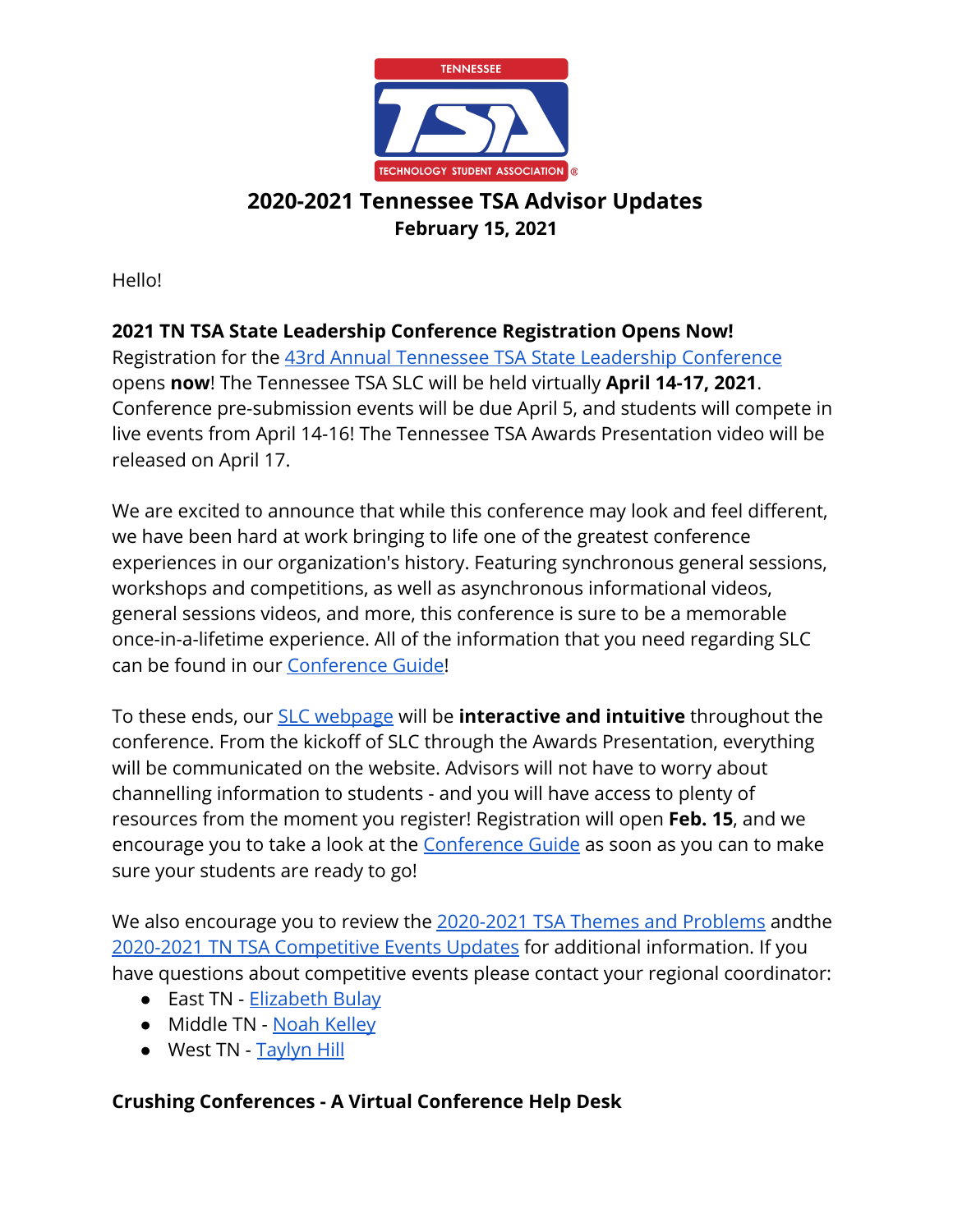

The State Staff and State Officer Teams are here to help you! We will be hosting a virtual help desk to answer your questions regarding conference planning, registration, competitive events or any other questions you may have! Crushing Conferences will kickoff next week and will be weekly until April 14. Advisors will be able to request the login information in the Advisor Resource Center.

Questions regarding *Crushing Conferences* can be directed to [Keith Stubblebine](mailto:keith.stubblebine@tntsa.org).

#### **Upcoming Chapter Affiliation Deadline**

2020-21 TSA affiliation is available via the [national TSA website](https://tsaweb.org/membership/affiliation-and-dues). Participation in TSA competitions allows TSA members to apply technology and engineering skills in challenging and innovative ways. Working individually or as a team, student members are motivated by the inspiration and enthusiasm gained from being recognized for the successful application of those skills.  **Tennessee TSA requires all conference attendees to be affiliated members of TSA in order to compete at the 2021 State Leadership Conference.** For detailed instructions on how to affiliate, click [here](http://www.tntsa.org/affiliation.html).

Want help promoting TSA to your students, administrators, or potential partners? Check out this [promotional video](https://vimeo.com/462743649) created by National TSA for your use.

#### **Awards & Scholarships**

Each year, TN TSA provides opportunities for outstanding advisors, students, and chapters to be recognized. We hope that you consider nominating an exceptional candidate(s) for the following categories:

- **[Advisor of the Year](https://tsaweb.org/resources/awards-and-scholarships) -** The Advisor of the Year Award recognizes two advisors that go above and beyond for their chapter, community, and state.
- **[Distinguished Student Award](http://www.tntsa.org/distinguished-student-award.html)** The Distinguished Student Award recognizes two students for their service, competitive excellence, and passion for TNTSA.

Award nominations are due **March 1, 2021**.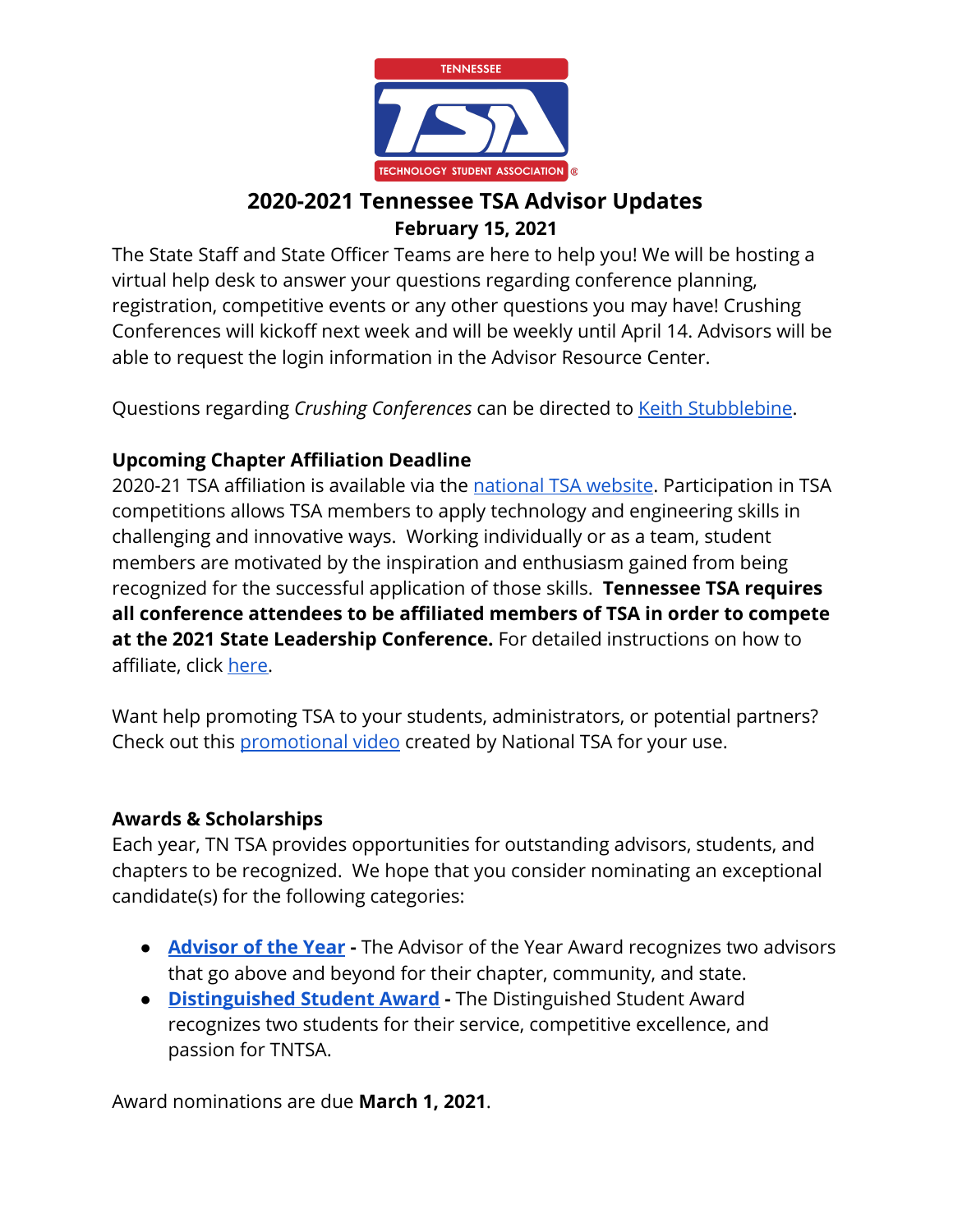

TN TSA also provides three distinct student scholarships each year. The scholarships offered are:

- **● Dr. Bob Hanson Scholarship** The Dr. Bob Hanson Scholarship is named for one of the founders of Tennessee TSA, Dr. Robert Hanson, Retired Technology Education Professor from the University of Tennessee-Knoxville. This scholarship is awarded annually to a deserving student who has been accepted to a college or university.
- **Dr. Tom D'Apolito Scholarship -** Dr. Tom D'Apolito Scholarship is named after the TN TSA Technology Engineering Education Program Consultant and longtime National Corporate Member, Dr. Tom D'Apolito. This scholarship is given to a student who is majoring in Science, Technology, Engineering, or Mathematics or to a student who's pursuing higher education.
- **● Dustin Heavilon Engineering Scholarship** Dustin Heavilon Scholarship is named after a former TN TSA member who died in a plane crash in high school. Dustin had a passion for engineering, so this scholarship is given to an individual who plans to pursue a degree in engineering and has been accepted to a college or university.

[Scholarship applications](http://www.tntsa.org/scholarship-application.html) are due **March 1, 2021**. Questions regarding Awards & Scholarships should be directed to [Keith Stubblebine](mailto:Keith.Stubblebine@tntsa.org).

#### **Alumni Involvement**

TN TSA loves our alumni! The association would be nothing if it wasn't for the passion, input and involvement of so many exceptional student members. Although students ultimately graduate and move on to new educational pursuits, we don't want them to cease involvement with their association. Their continued partnership will only strengthen TN TSA. If you know any current TSA alumni that are looking to remain involved with TSA, earn volunteer hours, or simply would like to hear about potential engagement opportunities, we would love for them to reconnect with us here. The [form](http://www.tntsa.org/alumni.html) takes less than a minute to complete! <http://www.tntsa.org/alumni.html>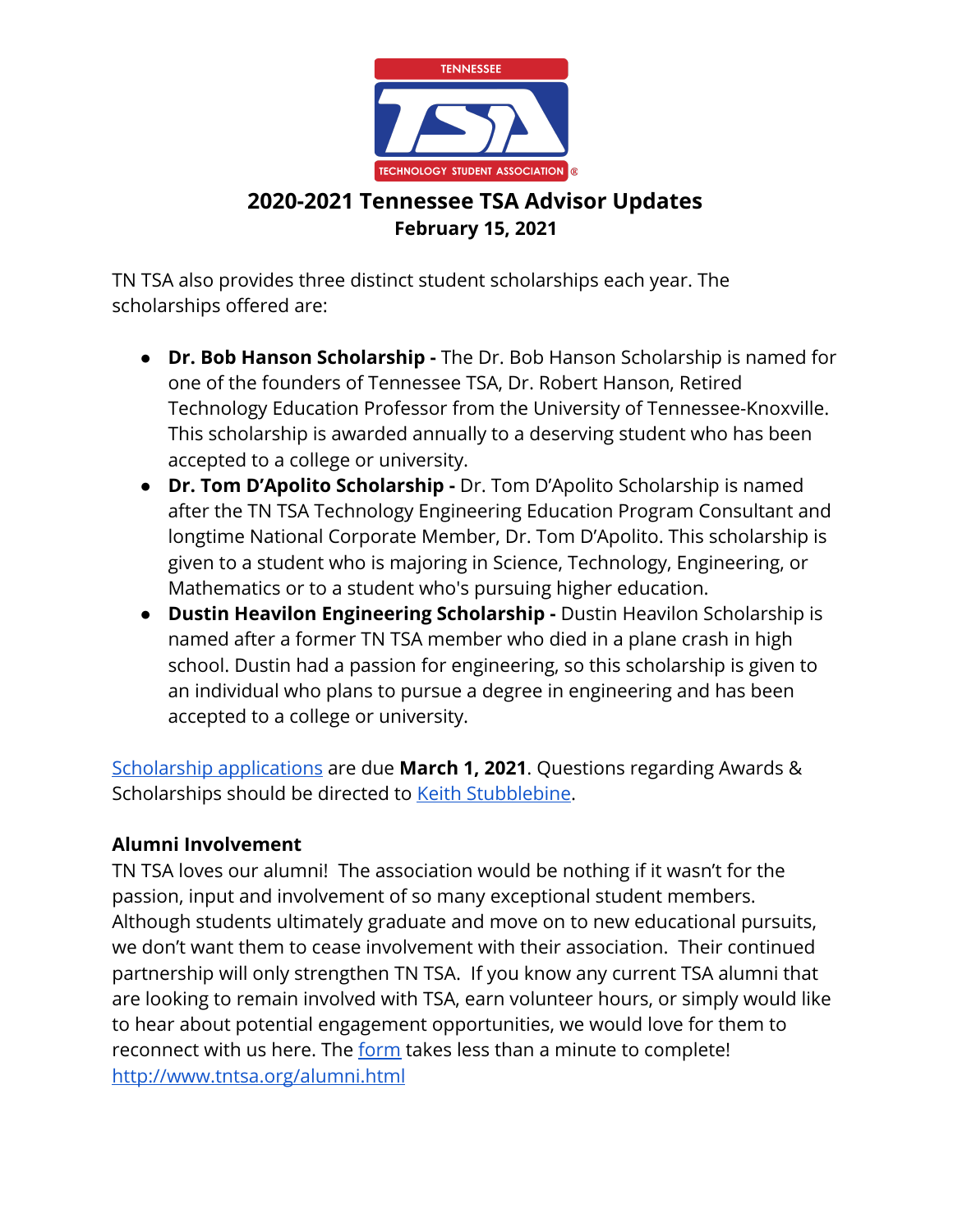

Any questions about alumni involvement? Contact [Keith Stubblebine](mailto:keith.stubblebine@tntsa.org).

### **Take Advantage of 21st Century Skills for TSA**

[21st Century Leadership](https://tsaweb.org/competitions-programs/leadership/leap-competition-engagement) training materials developed and customized for TSA by Kent Julian, nationally known youth motivational speaker, are available to all affiliated chapters. These videos, quizzes, and downloadable journals with content geared toward middle and high school chapter members emphasize the importance of developing leadership skills as a TSA member. Topics include teamwork, problem solving and dependability. The current resources are accessible to chapter advisors via the TSA membership system and on the TSA [Student](https://tsamembership.registermychapter.com/members#) [Member Site](https://tsamembership.registermychapter.com/members#).

Helping your chapter members affiliate is easy!

- 1. Register and affiliate your chapter via the [TSA membership system.](https://tsamembership.registermychapter.com/#)
- 2. Upload your student roster and set up the temporary student member password.
- 3. Provide the instructions found on the advisor site and temporary member password to chapter members.

Contact National TSA Membership Manager, [Suzy Orr](mailto:sorr@tsaweb.org), if you need assistance.

#### **Important Links**

[2020-21 TN TSA Affiliation](http://www.tntsa.org/affiliation.html) [2020-21 TN TSA Calendar](http://www.tntsa.org/calendar.html) [2020-21 TN TSA Competition Information](http://www.tntsa.org/competitive-events.html) [Conference Information](http://www.tntsa.org/conferences.html) [Advisor Resource Center](http://www.tntsa.org/advisor-resource-center.html) [Staff Contact Information](http://www.tntsa.org/staff.html)

# **Upcoming Dates and Deadlines**

**● Feb. 15: SLC Registration Opens**